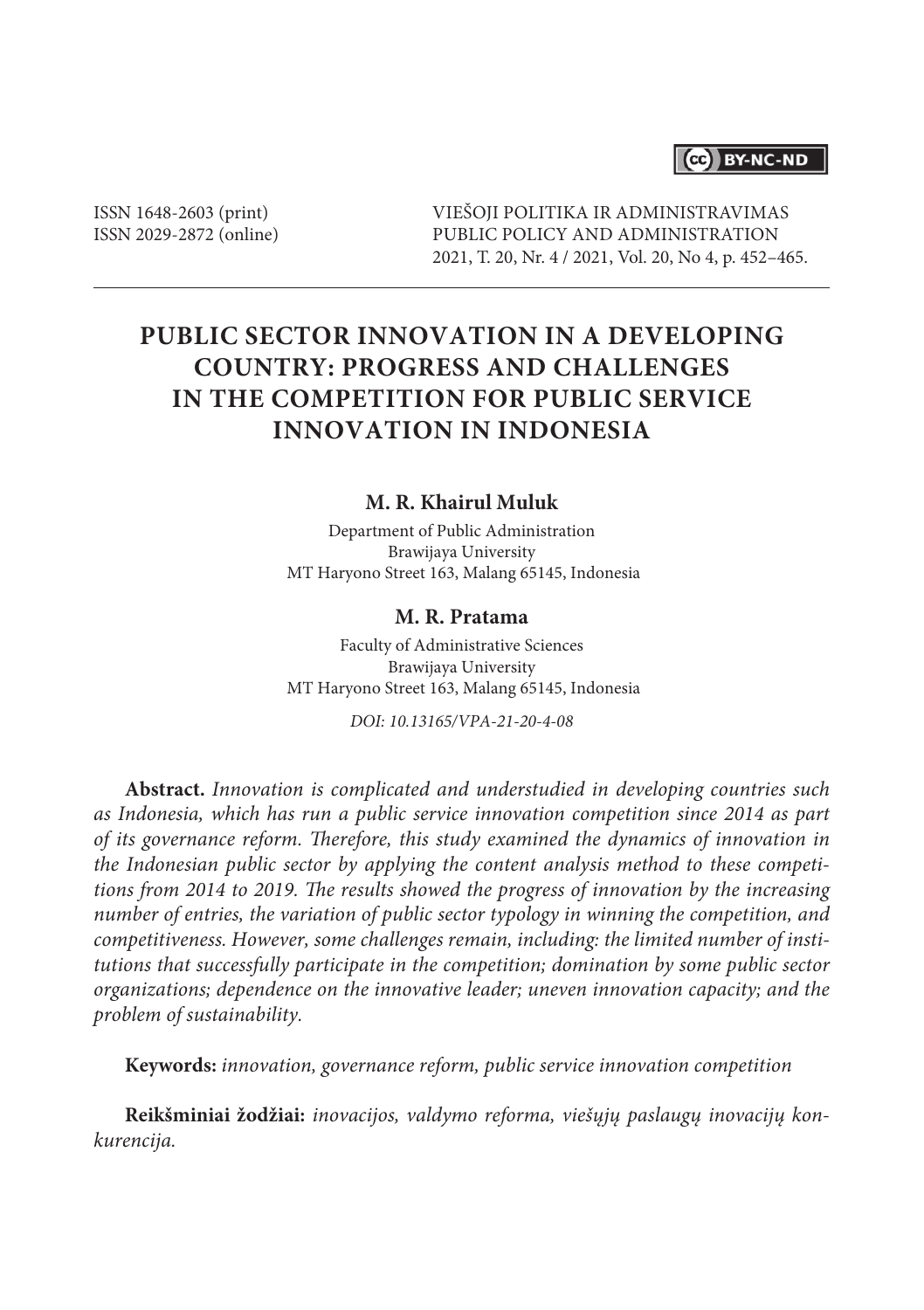#### **Background**

Both developed and developing countries are faced with the emergence of uncertain-<br> $\Box$ ties related to the age of disruption. The need to build strong competitive advantages in all sectors by exploiting innovation is ubiquitous in most organizations. However, only a few studies have been carried out on innovation in the public sector in developing countries, and this tends to be complicated due to various factors. Preliminary studies reported that innovation is essential for governance (Farazmand 2004). According to Muluk (2008), innovation is a priority for seeking a competitive advantage; it boosts public satisfaction and the interests of constituents in an organization (Kaplan and Norton 1996; Budiarso 2013). Furthermore, in the public sector, innovation relies on people's activities (Farazmand 2012). Osborne and Brown (2013) reported that innovation has frequently featured in discussions related to theories concerning the public sector. In addition, innovation has become an inseparable part of such organizations (Osborne and Brown, 2005), as well as being perceived as a strategy adopted by countries (Jing and Osborne 2017). Osborne and Brown (2013) reported that several innovative studies and Osborne 2017). Osborne and Brown (2013) reported that several innovative studies overlook the public sector, and it is therefore essential to carry out further studies. Meanwhile, countries with high indexes of innovation in the Global Innovation Index (GII) are concerned with public service innovation, and some are extremely competitive (Dutta, Lanvin, and Wunsch-Vincent 2019).

In terms of innovative power, Indonesia has historically fared quite unfavorably. Figure 1 shows that from 2014 to 2019 the country was ranked between 85th and 97th out of 126 to 143 nations in the GII. In 2019, Indonesia was ranked 7th out of the 8 ASEAN member countries surveyed, including Singapore, Malaysia, and Vietnam, which ranked 1st, 35th, and 42nd globally, respectively. Therefore, a public service innovation competition was first held in 2014, which was regarded as part of governance reform. This competition is held annually by the Ministry of Administrative and Bureaucratic Reform (MOAR), and has been organized from 2014 to 2019 at the national and local government levels.





The Public Service Innovation Network carried out some studies limited to the East Java region (JPIP 2014), and Abdullah et al. (2016) researched innovation typologies in local government (Gowa Regency). Meanwhile, Ramadani et al. (2020) studied the public service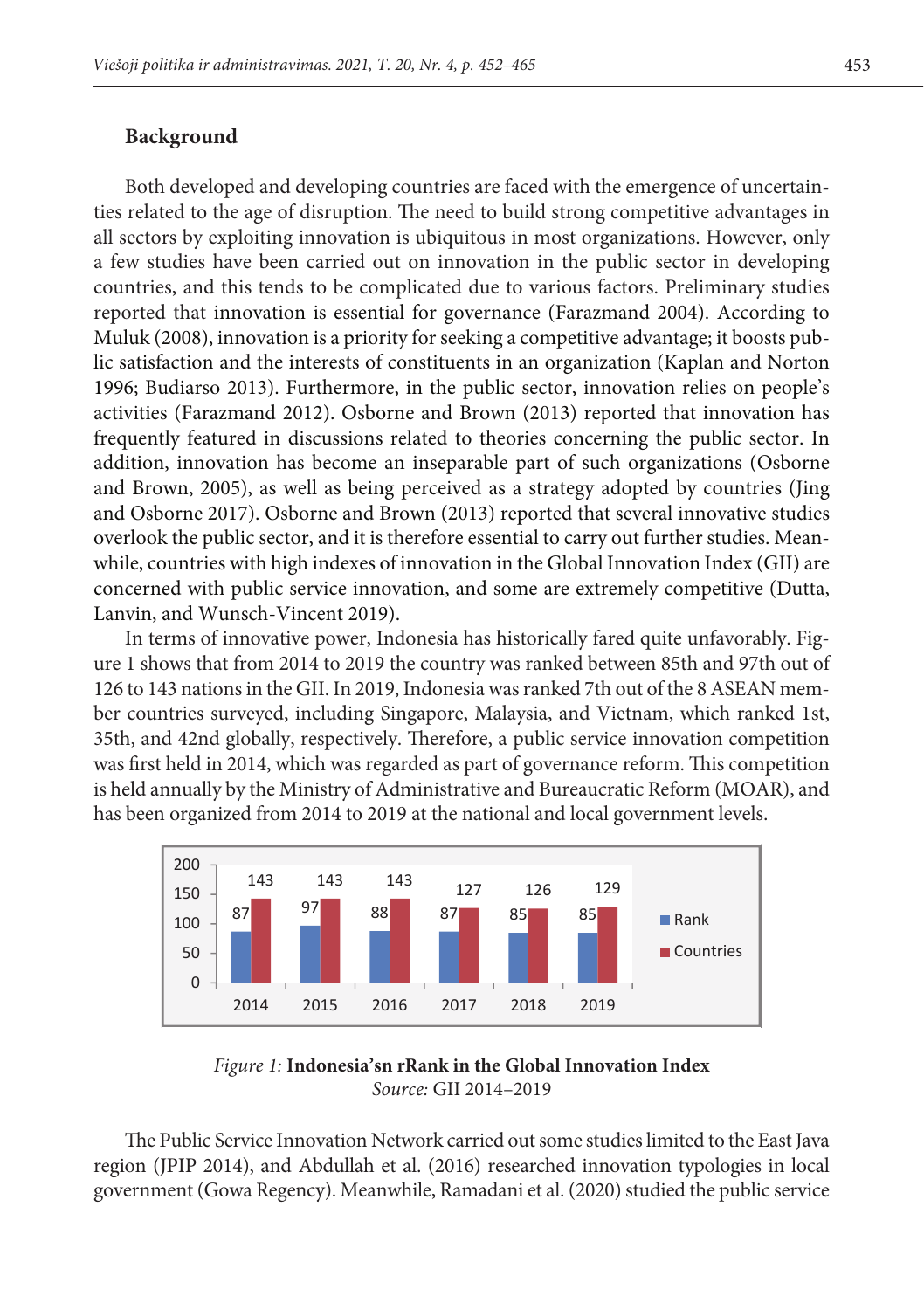innovation model in Bandung Local Government. These studies were limited to small cases, but it is important to analyze broader situations such as in Indonesia's central government. This study explores the dynamics of public service innovation competitions in Indonesia and identifies the progress made and challenges which contribute to its development.

#### **Literature Review**

In developed countries, public sector innovation has been in existence for decades. Borins (2008) stated that the United States had already initiated innovation competitions in the 1980s to optimize public sector performance and economic growth. In Europe, several countries – such as the United Kingdom and Estonia – have developed worldclass bureaucracies by introducing radical technological innovations. In addition to this, the public sector is dominated by bottom-up agencies and knowledge scanning rather than policy-dependent organizations (Arundel, Casali, and Hollanders 2015). This simply implies that these countries invest more in human resources and collaborate with other agencies. In Asia, the Chinese government encourages innovation in all sectors, and innovation has become rooted in their culture. China leads public-sector innovation by exploiting management services and encouraging collaboration (Wu, Ma, and Yang 2012). China has also emphasized the importance of innovation in both the public and private sectors and its impact on the economy, encouraged in part by the realization that it leads to competitive advantages (Jing and Osborne 2017). In the Asia Pacific, recent findings show that cultural norms and values either constrain or enable innovative behavior and affect the extent of innovation (van der Wal and Demircioglu 2020). According to Siddiquee (2007), Malaysian experiences in South-East Asia prove that irrespective of numerous efforts and some progress having been achieved, the objective of achieving excellence in public service remains illusory. Innovation in either developed or developing countries is headed towards a dynamic nature in terms of progress and challenges. Many countries have led successful reforms by exploiting innovation, while several others remain stuck in a rut, and the rest have experienced total failure.

Conversely, the understanding of innovation in developing countries is lacking, and several studies have reported that public administration works in different contexts. However, a non-American context is much-needed (Raadschelders and Lee 2011). The most recent research carried out by Berdejo (2019) reported that the field of public sector innovation has hardly been explored. The notion of de-westernizing public administration was also proposed by Drechsler (2015, 2017). Public-service innovation needs to be examined in different contexts as developing countries are reforming their bureaucracies. Meanwhile, a world-class bureaucracy is essential for economic growth and political stability. There are several primary differences between advanced and developing countries in this regard (Berdejo 2019; van der Wal and Demircioglu 2020). Developing nations are less likely to attempt service integration, especially when they are technologically enabled; they concentrate on leapfrogging, rather than leading-edge information technology. In addition, their frontline workers are less empowered, and they possess fewer resources, thereby being less likely to initiate innovations (Borins 2001).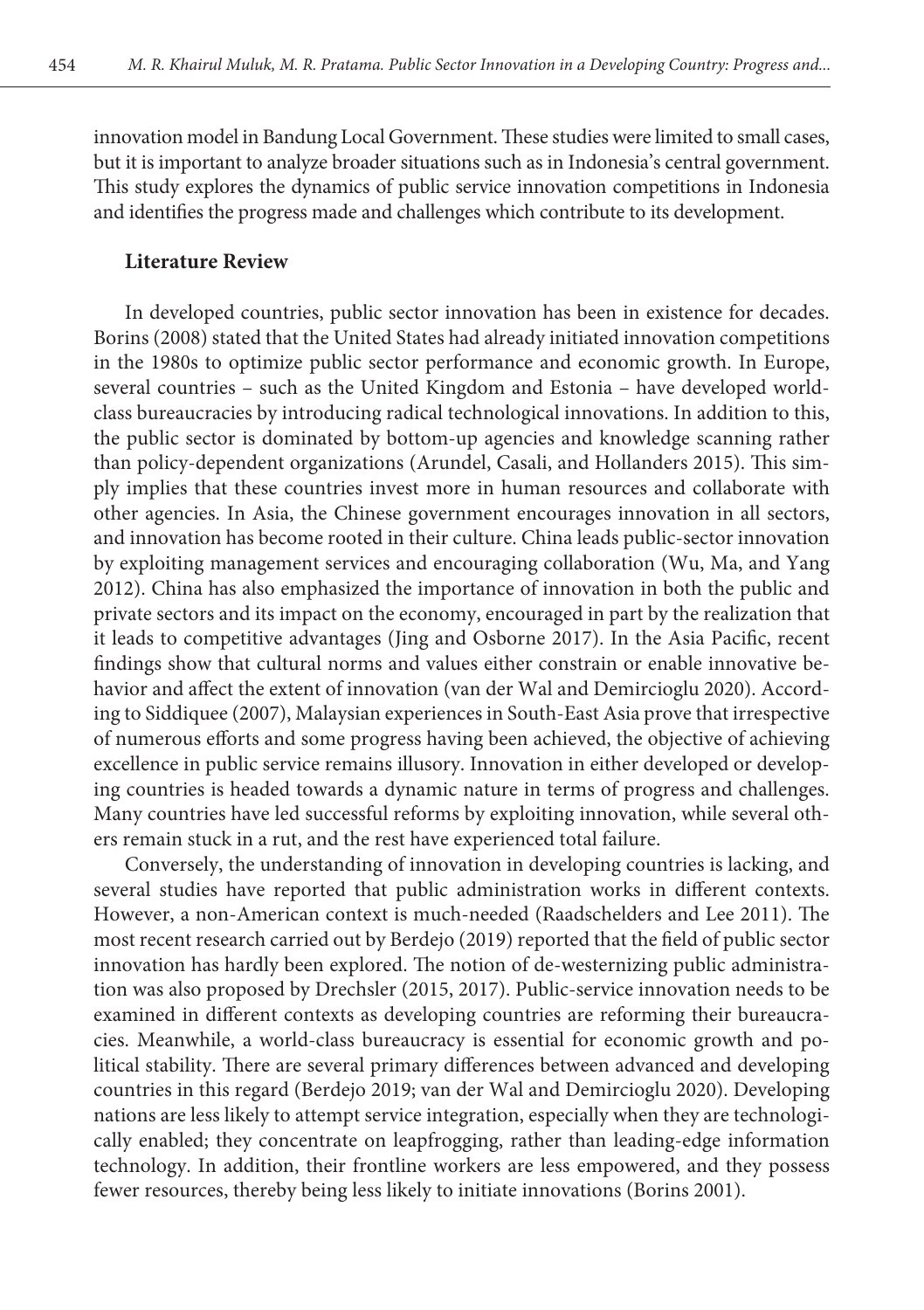In Indonesia, 4 different studies have been carried out on public service innovation: Amri (2015), Kusumasari et al. (2019), Pratama (2019), and Indira and Kusumasari (2020). These studies provide a number of revelations regarding innovation in Indonesian public service. First, the main focus is on internal business processes rather than inter-organizational collaboration and interactions. Second, there is a lack of interest in the professional development of human resources, which is regarded as a driver of public service innovation. Third, leadership (charisma, commitment, and diverse experiences) and society (norms and values, civil society organization, and history) help to shape innovation in the Indonesian government. Fourth, successful public service innovation needs to be boosted by the developmental process. The supporting factors are the political and legal frameworks, as well as technological readiness. Therefore, several challenges have to be examined to understand the gap between developed and developing countries.

In Indonesia, an innovative culture was built by each institution, such as an agency, and an innovation program to accelerate the quality of public services was established. These reforms were regulated by the Indonesian MOAR Regulation Number 30 of 2014 concerning Guidelines for Public Service Innovation. The first competition was held in 2014, and since then it has been organized yearly. Innovation is assessed based on 5 criteria: novelty (the uniqueness of the ideas, new approaches, or modifications to the existing public service); practicality (the real achievements and solutions); problems (the public service problems solved by the innovation); transferability (the replicability of the innovation for other public sector institutions); and sustainability (the support for implementing innovation). All eligible and excellent ideas are ranked and listed as the Top 99 public service innovations. Then, they are selected in the second step to be nominated as Top of the Top (TOT), obtaining the opportunity to participate in the United Nations Public Service Award. The Top 99 are nominated as ideal innovations, while TOT are considered the best. Since 2018, the TOT innovations have been rewarded by the Regional Incentive Fund for their continuous implementation and improvement.

#### **Research Method**

This study combined quantitative and qualitative content analysis to obtain a profound interpretation and other alternatives to answer the research questions (Krippendorff 2004). It offers a better understanding of the dynamic nature of public service innovation competitions in Indonesia. The object of content analysis was the "Top 99 Public Service Innovation Reports" from 2014 to 2019, published by the MOAR. The reports only classified the winners based on the title and brief description of the public service innovation program, the institution which implemented it, and the rank [\(https://sinovik.](https://sinovik.menpan.go.id/index.php/unduh) [menpan.go.id/index.php/unduh](https://sinovik.menpan.go.id/index.php/unduh)). This failed to properly report patterns in Indonesia; the gap was therefore filled by analyzing the content of the reports.

The investigation involved 2 main stages. First, the reports were categorized according to the types of institutions in the Indonesian government (Ministry, Agency, Quango, Province, Regency, City, and State-Owned Enterprises – SOE). Second, a new category was created based on the best innovation, which was listed in the TOT from the MOAR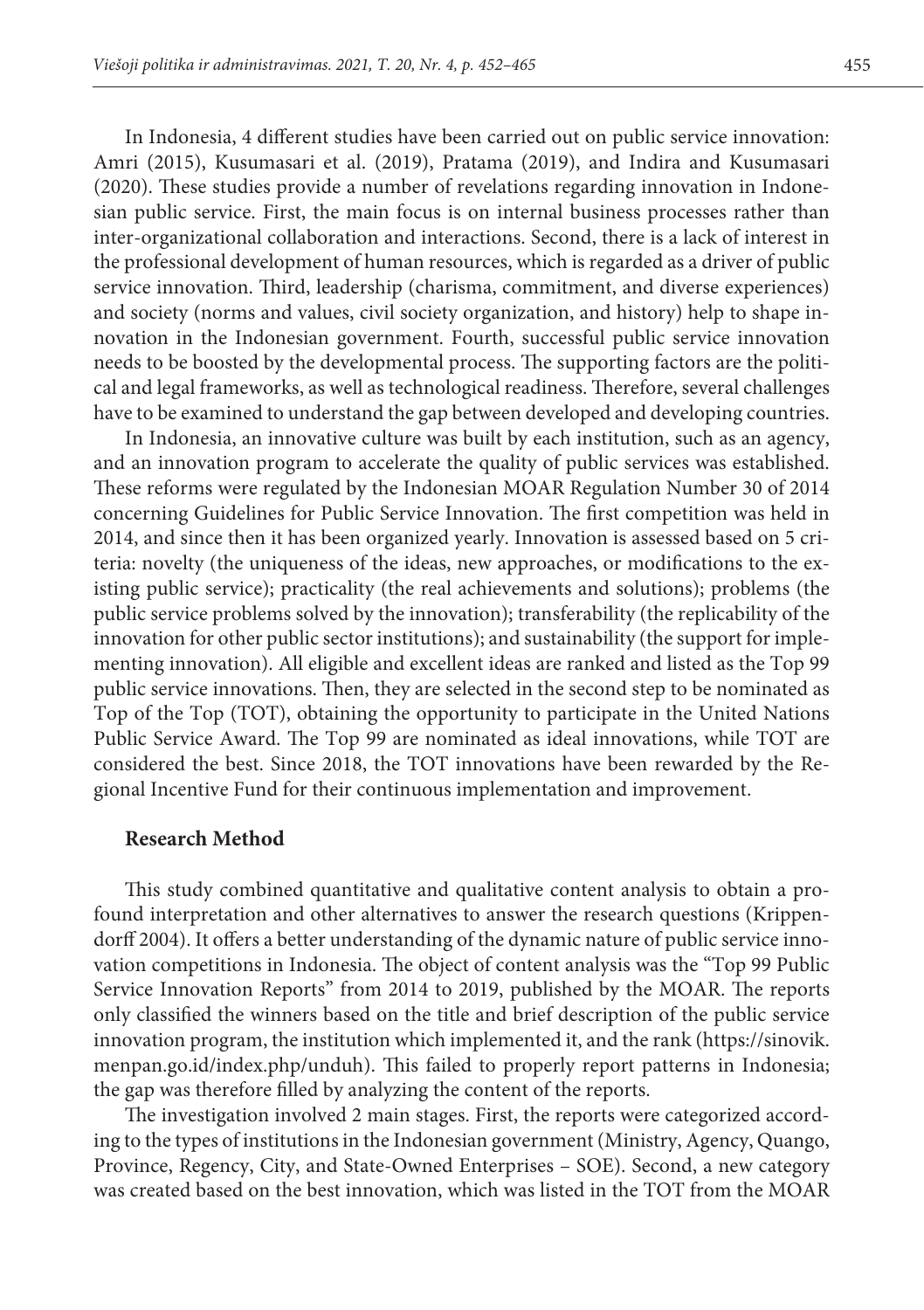reports. It is the second tier of Top public service innovation that is considered the best; the first tier is acknowledged in the Top 99, and based on this the second one is selected. The number of innovations in this second tier was different each year (Top 9 in 2014, Top 25 in 2015, Top 35 in 2016, Top 40 in 2017 and 2018, and Top 45 in 2019).

After being analyzed quantitatively according to the 2 data categories, the ranks were arranged to uncover a pattern. Finally, these findings were classified into 2 sections. First, the progress of Indonesia's public service innovation competition was explained by exploiting the total number of participants and the types of organizations that usually win the TOT. Second, the challenges were explicated according to the total TOT, and a conjecture of the relationship among the organization, innovation, and leader was made. Both sections were processed to determine an extensive interpretation in terms of enacting several conjectures about public service innovation in Indonesia.

#### **Results**

The number of participants featuring in this competition continues to increase yearly, as shown in Figure 2. In 2014, 515 participants competed to produce a Top 9 being classified as TOT, while in 2015 the number increased to 1184, leading to the Top 25 being classified as TOT. Furthermore, the number of participants increased to 2476 in 2016, and the Top 35 were categorized as TOT. Approximately 3054 and 2824 public service innovations were registered under the Innovation Information System application in 2017 and 2018, respectively. Consequently, the Top 40 innovations were selected as TOT in both 2017 and 2018. In 2019, 3,156 participants were recorded, and this resulted in the Top 45 being classified as TOT. From 2014 to 2019, 13,209 innovation reports were sent to MOAR for assessment by an independent review team. This year-on-year increase in participants shows that there was an intense desire from each public organization in Indonesia to make changes through innovation. Based on the number of participants, the average number of innovations yearly was 2,201. Government bureaucracies – as many as 815 institutions – produced an estimated average of 2.7 innovations per year. This is encouraging because the government's target is just 1 innovation per agency per year. There is an ever-increasing trend in the number of innovations driven by this competition.



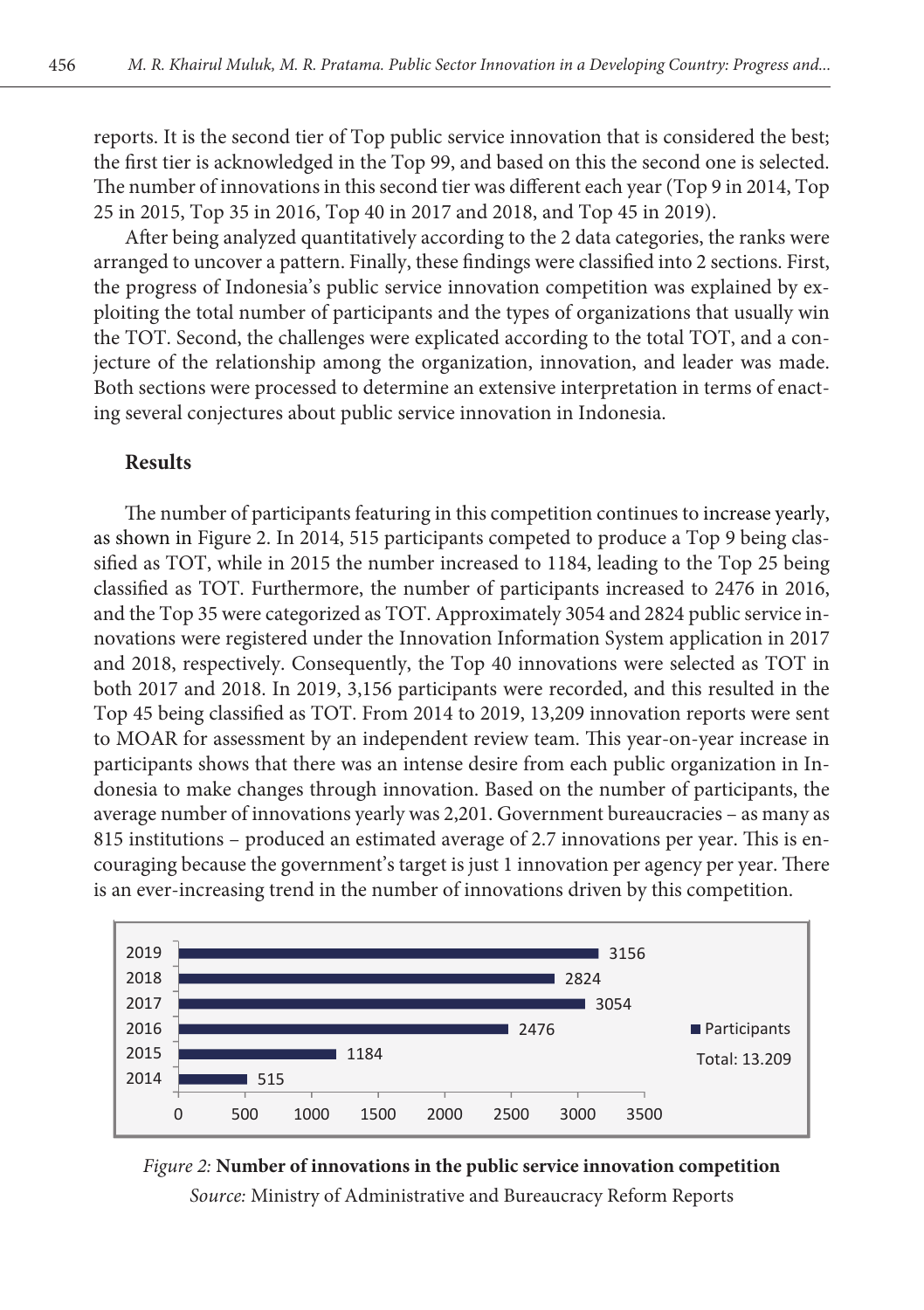The data were classified into 7 types of Indonesian government institution, namely: 34 Ministries, 27 Agencies, 97 QUANGOs, 34 Provinces, 415 Regencies, 93 Cities, and 115 State-Owned Enterprises (SOE). Based on this, the numbers of innovations are shown in Table 1. The innovations categorized as TOT from 2014 to 2019 were from the following sources: 67 from Regencies, 38 from Cities, 30 from Provinces, 27 from Ministries, 7 from Agencies, 5 from SOEs, and 1 from QUANGOs. Uniquely, Regency institutions (representing the rural type of local government), known to possess sub-optimal economic growth and human resources, have become the most significant contributor. All TOTs initiated by the various public organizations were categorized as the best innovations.

Another marker of progress recorded during this competition is that in 2019 all types of government institutions produced innovations that qualified as TOT. This is a considerable achievement considering that in 2014 only ministries, provinces, and cities did so, as not all government institutions participated. Furthermore, the yearly involvement of these parastatals in the competition indicates wider participation and acceptability. The increase in the number of the TOT shows a significant increase in quality, and the competition grows in intensity every year. In 2014, the TOT tightness level was 1.75%, while by 2019 there was an increase of 1.43%. The progress made by the public service innovation competition is indicated by the increasing number of government institutions and the increasing tightness level compared to that of the participants. This trend sits well with the development of innovation in the public sector.

|               | <b>TOT</b> | <b>Ministries</b> | Agencies       | Quangos | Provinces      | Regencies | <b>Cities</b>  | <b>SOE</b> |
|---------------|------------|-------------------|----------------|---------|----------------|-----------|----------------|------------|
| 2014          | Top 9      | 2                 |                |         | $\overline{4}$ |           | $\overline{2}$ |            |
| 2015          | Top 25     | 3                 |                |         | 4              | 10        | 7              |            |
| 2016          | Top 35     | 3                 | $\overline{2}$ |         | $\overline{4}$ | 14        | $\overline{4}$ | 3          |
| 2017          | Top 40     | 7                 |                |         | 7              | 13        | 8              |            |
| 2018          | Top 40     | $\overline{4}$    |                |         | 6              | 14        | 8              |            |
| 2019          | Top 45     | 8                 | 3              |         | 5              | 16        | 9              |            |
| <b>Number</b> |            | 27                |                |         | 30             | 67        | 38             | 5          |

*Table 1:* **TOT innovation by type of organization**

*Source:* Data Analysis, 2019

There were many challenges encountered during the competition. Table 2 shows that not all public organizations have been able to achieve TOT-level innovations. Of the 34 ministries, only 14 (41%) institutions were able to produce 27 TOT-level innovations from 2014 to 2019. This means that approximately 20 (59%) ministries have not succeeded in producing any innovation throughout the 6 years of competition. Likewise, the provincial government category has also been competing since 2014. Only 16 (47%) of the 34 total provinces produced 30 TOT-level innovations during this period. This means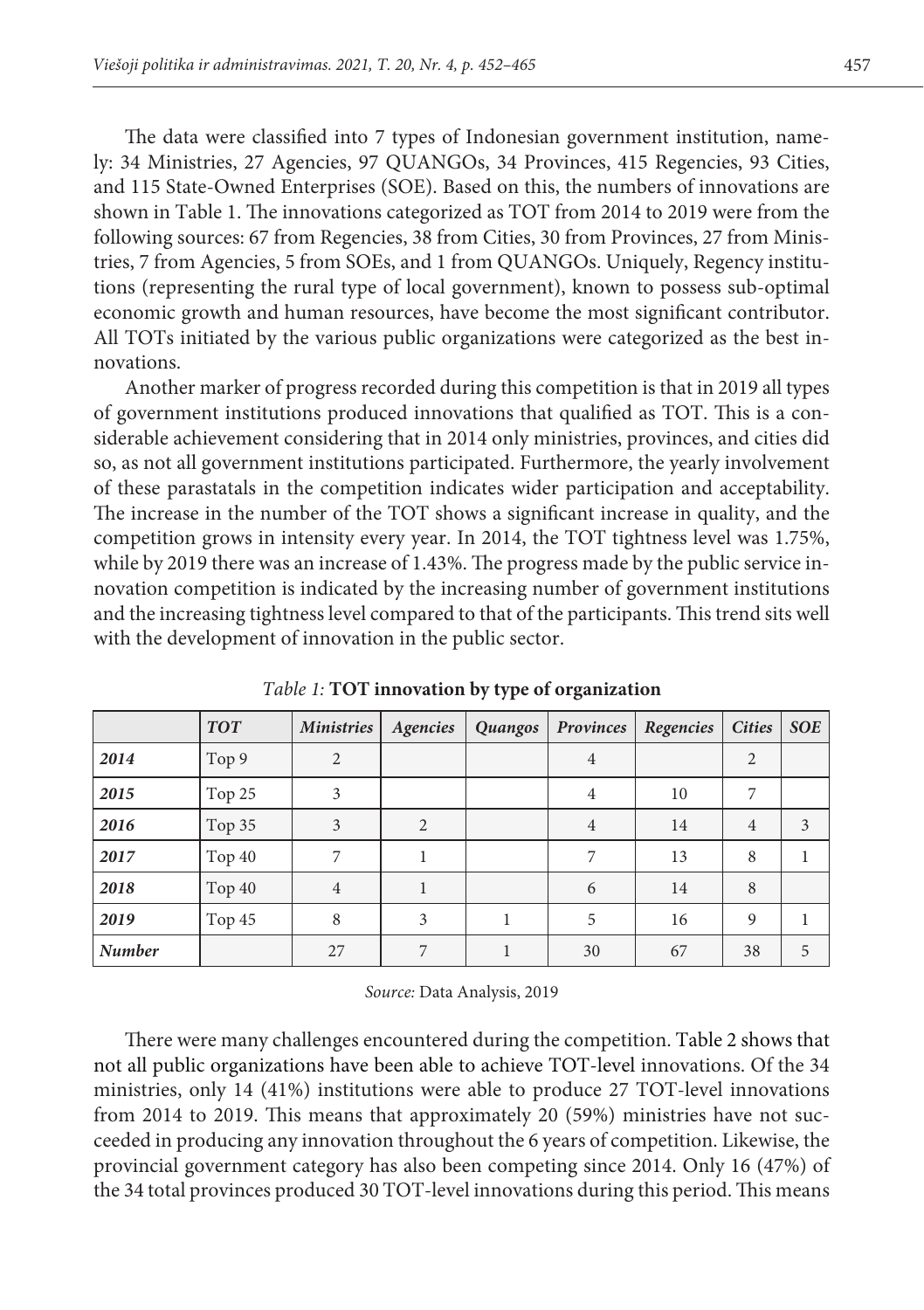that 18 (53%) provinces have not been able to produce innovations during the competition. Similarly, 38 TOT-level innovations were achieved by 27 (29%) cities from 2014 to 2019. Most cities (71%) have not been able to produce innovations of the highest level. Other types of government institutions show more concerning signs, as only 12% of regencies, 11% of agencies, 3% of SOEs, and 1% of QUANGOs have entered the TOT-level category of innovation. Therefore, there is inequality in capacity building because only a small number of government agencies develop the best innovations.

|                 | <b>Number of Institutions</b> | <b>Number of TOT Institutions</b> |       | <b>Best Institution</b> |  |
|-----------------|-------------------------------|-----------------------------------|-------|-------------------------|--|
| <b>Ministry</b> | 34                            | 14                                | 41%   | Ministry of Law         |  |
| Agency          | 27                            | 3                                 | 11%   | National Police         |  |
| Quango          | 97                            |                                   | $1\%$ |                         |  |
| Province        | 34                            | 16                                | 47%   | East Java               |  |
| Regency         | 415                           | 50                                | 12%   | Banyuwangi              |  |
| City            | 93                            | 27                                | 29%   | Surabaya                |  |
| <b>SOE</b>      | 115                           |                                   | 3%    |                         |  |

*Table 2:* **Institution in the TOT of the innovation competition**

#### *Source:* Data Analysis, 2019

Table 3 shows that several individual organizations have excellent levels of innovation that consistently produce entries into the TOT. The Ministry of Law (MOL) won 5 of 27 TOT-level innovations between 2014 and 2018 at the Ministerial level. The National Police also succeeded in winning 5 of 7 TOT-level innovations between 2016 and 2019 at the Agency level. The East Java Government developed 13 of 30 TOT-level innovations between 2014 and 2018 at the Provincial level, especially in 2016, when it won in a dominant manner. The Banyuwangi Government won 5 of 67 TOT-level innovations between 2015 and 2019 at the regency level. Finally, Surabaya won 7 of 38 TOT-level innovations between 2014 and 2018 at the city level. Irrespective of the fact that the achievements of these organizations deserve some praise, it is also evident that there was an imbalance during the competition: it was dominated by a handful of organizations that consistently initiated excellent innovations.

The dominance of these institutions raised allegations of bias. In addition, Table 3 shows that during the greatest period of innovation (2016 to 2019), the same leaders were in place at the MOL, National Police, East Java Province, Banyuwangi Regency, and Surabaya City. Each of them was competent, thereby portraying a positive image to the public. Therefore, excellent innovation developed by an institution with several years of achievements depends on leadership that is capable of instigating change, as shown in Table 3. This indicates that success is not by chance; rather, it is dependent on the leader's ability to build organizational capacity. Minister Yasonna Laoly's success in enabling the MOL to produce TOT-level innovations, and General Tito Karnavian's ability to build a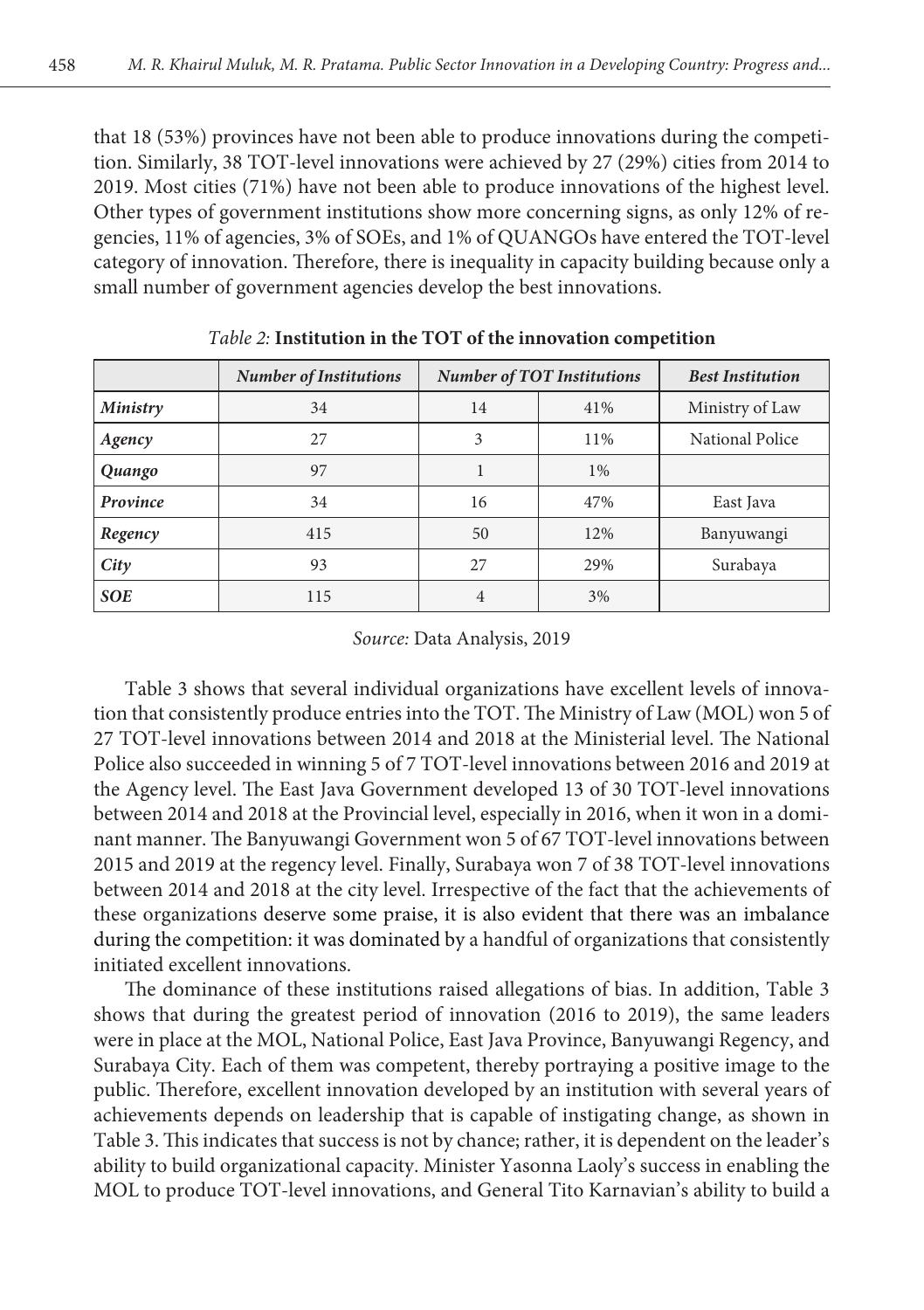police institution that does the same, demonstrate leadership at the national level. Meanwhile, the dominance of East Java shows the influence of Governor Soekarwo in building innovation capacity at the provincial level. Mayors Risma (Tri Rismaharini) in Surabaya and Azwar Anas in Banyuwangi successfully demonstrated leadership in innovation at the municipality level.

|                                       | <b>TOT</b> Period | <b>Number of TOT Innovation</b> | Leader          |
|---------------------------------------|-------------------|---------------------------------|-----------------|
| Ministry of Law                       | 2014-2018         |                                 | Yasonna Laoly   |
| National Police                       | 2016-2019         |                                 | Tito Karnavian  |
| East Java Province                    | 2014-2018         | (dominant in 2016)              | Soekarwo        |
| Banyuwangi Regency                    | 2015-2019         |                                 | Azwar Anas      |
| 2014-2015, 2017-2018<br>Surabaya City |                   |                                 | Tri Rismaharini |

*Table 3:* **TOT-level innovations produced by institutions and their leaders**

*Source:* Data Analysis, 2019

This leadership factor needs to be considered because it relates to the issue of innovation sustainability, which is hugely dependent on the leader rather than the organizational system's capacity. However, the concern lies with post-leadership succession, because this situation can weaken innovation capacity. The fact that sustainability is being questioned leads to a decline in public service innovation in the institution. This is an important lesson for Indonesia because it relates to the experiences of several government institutions which were initially known to be innovative, but a change in leadership brought about a lack of innovation in these parastatals. This has affected several areas of the public sector, such as Governor Fadel Muhammad in Gorontalo Province, Regent I Gede Winasa in Jembrana Regency, and Regent Agus Fathur in Sragen Regency.

Another interesting fact is that the East Java Province, including Surabaya city and the Banyuwangi Regency, dominates TOT-level innovation at the local government level. This dominance is also exhibited at the provincial level – where Surabaya city shows excellence and Banyuwangi also wins TOT-level innovations almost every year – and this marks a distinct advantage over other local governments. This condition shows the maturity of one region compared to the other, which is a challenge that needs a more equitable capacity for public service innovation.

#### **Discussion**

This study discovered significant progress in making innovation commonplace, which is part of governance reform in Indonesia. A selection of phenomena indicated that innovation increased participation, fostered the expansion of various public institutions that promote the quality of innovations, and improved competitiveness. This progress provides encouragement for the possibility of using a public service innovation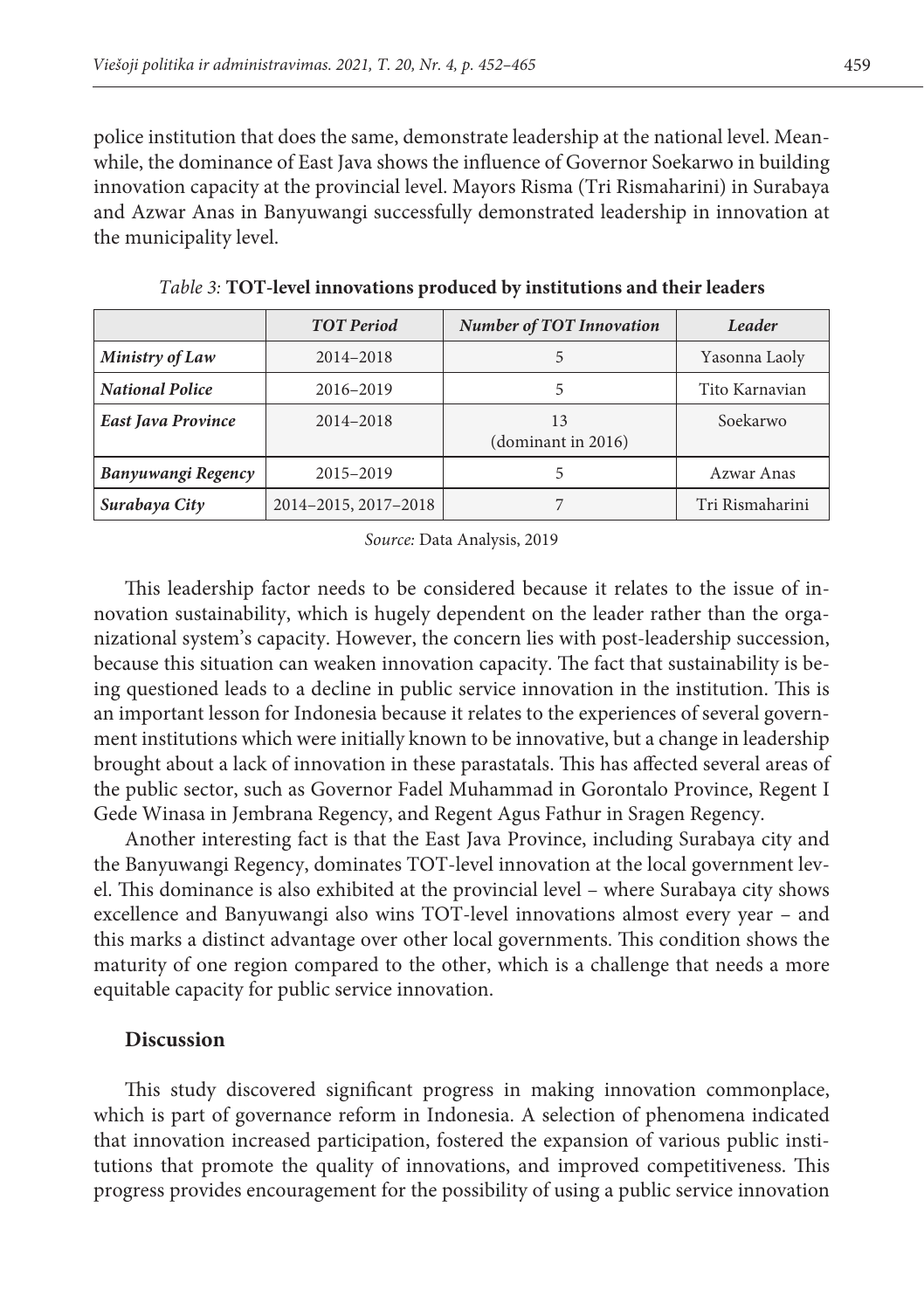competition to improve performance (Ashworth, Boyne, and Entwistle 2010). These results are consistent with the research carried out by Pratama (2019), which used the Top 99 as a database to disclose the growth of public service innovation in Indonesia. Meanwhile, this study is based on TOT-level innovations, which have a higher level of selectivity. Alongside this study, the research carried out by Pratama (based on the data acquired from 2014 to 2016) disclosed the dominance of local government over other institutions. This is useful when considering the strategic importance of local government in relation to budget and public services to the community (Turner, Prasojo, and Sumarwono, in press).

| <b>Main Issue</b>                                    | Phenomena                                                    |                                                                                                                                                                                             |
|------------------------------------------------------|--------------------------------------------------------------|---------------------------------------------------------------------------------------------------------------------------------------------------------------------------------------------|
| Progress                                             | Making innovation<br>commonplace                             | Increased number of public service innovations<br>Increased variety of institutions included in the TOT<br>Increased competitiveness to be nominated in the<br><b>TOT</b>                   |
| <b>Challenges</b><br>Sustainability of<br>innovation | The innovation<br>capacity gap                               | Gaps in innovation capacity between institutions<br>Regional disparities in public sector innovation capacity<br>The dominance of certain institutions in producing the<br>best innovations |
|                                                      | The capacity to in-<br>novate is influenced<br>by leadership |                                                                                                                                                                                             |

*Table 4:* **Progress and challenges of the innovation competition in Indonesia**

*Source:* Data Analysis 2019

There are 2 kinds of challenges related to innovation. The first is centered on the issues related to the capacity gap in promoting innovations, which was indicated by several phenomena, and is evidenced by the fact that only a small number of public organizations were able to create TOT-level innovations. This phenomenon shows that there are 2 kinds of disparities. The first is the diversity between public sector organizations, while the second is the difference between regions. This research further narrows the results of the studies carried out by Kusumasari et al. (2019) and Pratama (2019), which stated that most innovations in Indonesia take place on the island of Java. In addition, it was further revealed that government institutions dominate the achievement of TOT-level innovations in specific areas, such as East Java. This shows the existence of inequality as well as the need to ensure replicability in other regions, thereby spreading the capacity to innovate throughout other areas. This replication is needed to avoid innovation failure, which leads to demotivation. Chung and Choi (2016) stated that there are no easy innovations, and around 90% of innovations are usually not implemented. Therefore, all of the achievements of the various public sector institutions deserve to be appreciated, although this requires further policy frameworks to be more effective.

The subsequent phenomenon is the domination of innovation by several institutions. This tends to hamper future innovative activities initiated by other institutions. For ex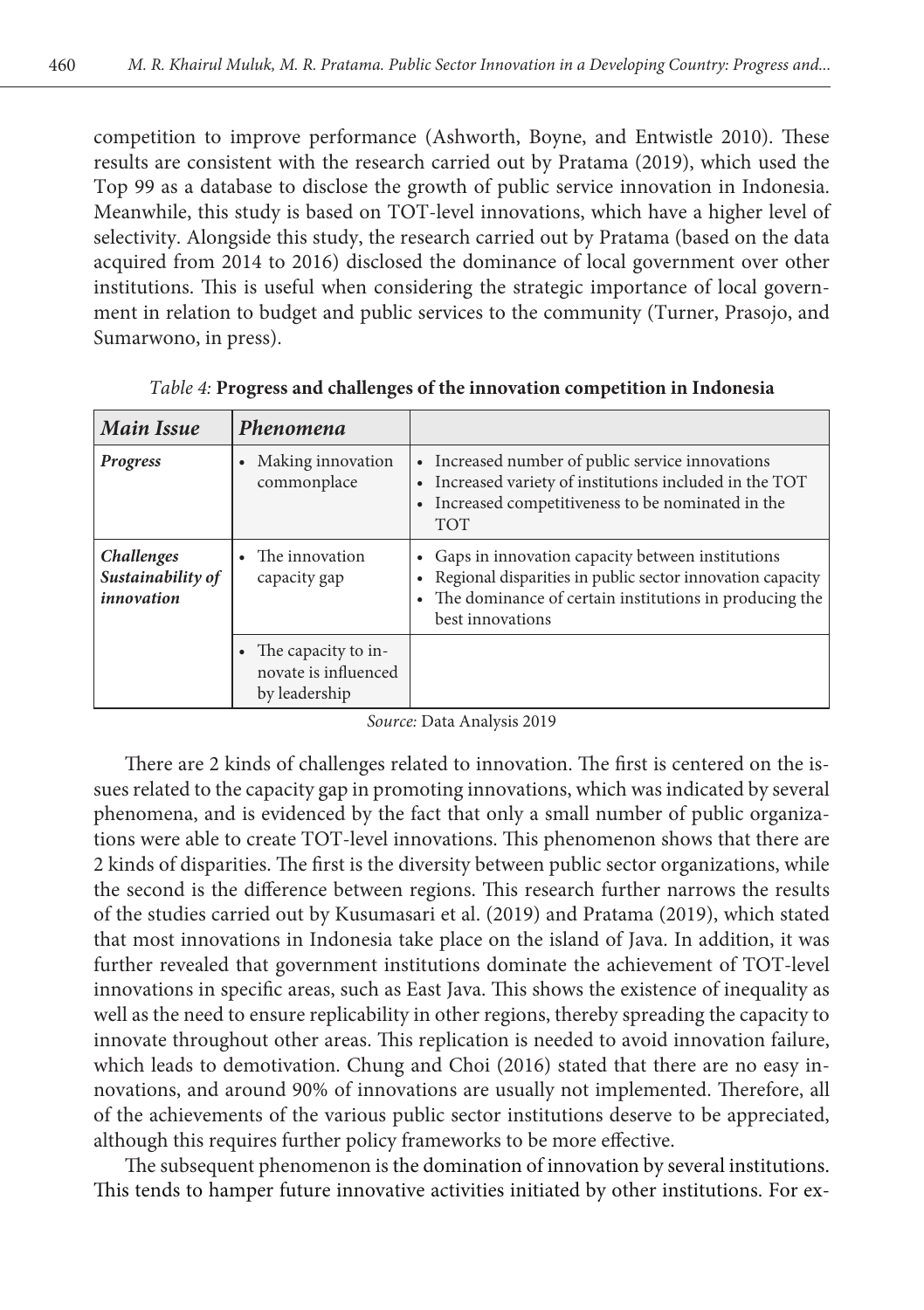ample, in private sector in the United States, technological dominance by large companies has hindered the development of start-up firms (Relihan 2018). Domination destroys other organizational entities, and innovation supremacy in the Indonesian context showed sharp differences in the capabilities of each institution (Sthyre 2013). This is consistent with the research carried out by Berdejo (2019), which stated that developing countries lack the capacity to innovate. Generally, the dominance of several institutions in producing the best innovations shows the differences and the inability of most public sector organizations to compete. Furthermore, Berdejo recommended using knowledge sharing as a means of learning innovation to create a balance for all public sector institutions.

The final challenge relates to the sustainability of innovation capacity. This issue arises because the institution achieves TOT-level innovations under the same leader. Innovation capacity depends on leadership succession, although this does not guarantee its sustainability. This finding is consistent with previous studies, which stated that leaders often direct and encourage creative individuals (Hesselbein, Goldsmith, and Somerville 2002). De Vries, Bekkers, and Tummers (2016) also reported that leadership affects innovation as an organizational antecedent factor. Chung and Choi (2016) stated that leaders are perceived as the driving force because they initiate various means to support the implementation of innovation. Subsequently, in the context of the public organization, leadership is also a key factor in unleashing innovation (Kusumasari et al. 2019; van der Wal and Demircioglu 2020). However, in terms of the public sector, the dependence on leaders shows the weakness of bureaucracy as a system which operates on their orders. The success of innovation depends on the leaders and not the system, which is challenging in terms of long-term sustainability. This result is also consistent with the research carried out by Arundel et al. (2015), which stated that the success of innovation is based on policy drivers, whereas other factors or methods are expected to hinder its performance in the future. These results are consistent with the findings of Turner, Prasojo, and Sumarwono (in press), who reported that the old public administration and patronage model still dominates in the Indonesian public sector; leaders play a huge role by using their authority, power, and politics.

## **Conclusions**

- 1. The public service innovation competition has demonstrated progress in Indonesia's innovative capabilities in the form of a consistent increase in participation and competitiveness in various public organizations in the country. Irrespective of this fact, some challenges still remain, as a result of which only a few public organizations have reached the top levels of innovation, and the emergence of dominant individual institutions has led to inequality in innovative capacity. This occurs between government institutions and regions. Other challenges, such as the dependence on the leader and the subsequent sustainability of innovation excellence, remain.
- 2. The limitation of this study lies in the limited information obtained from the documentation study. Less in-depth information was collected, especially regarding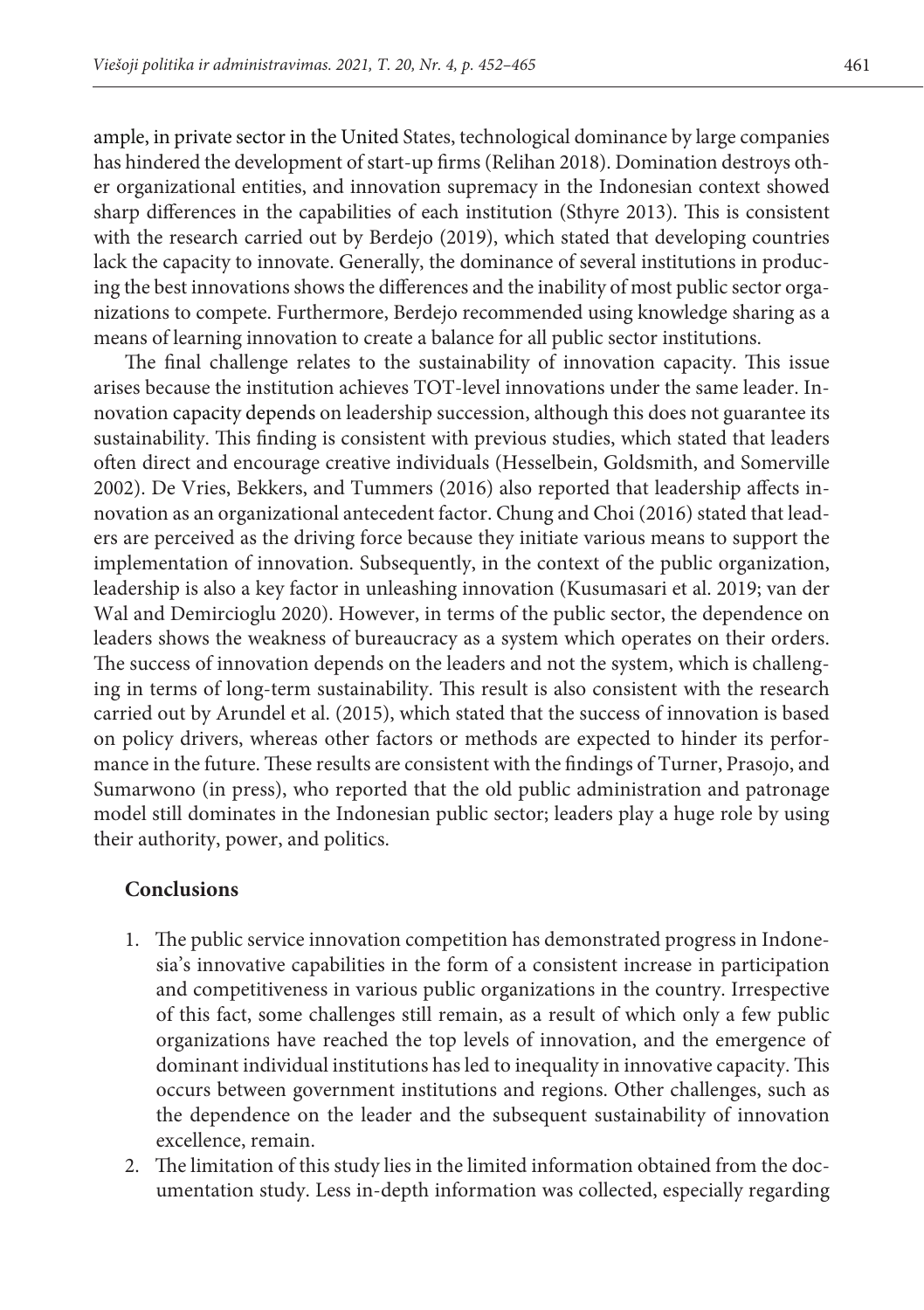the motivation and direct impact of innovation on society. This study also is also somewhat descriptive, and is unable to explore causal relationships.

3. Further studies are encouraged to determine ways to produce sustainable innovative abilities, thereby reducing the heavy reliance on leaders as leadership in public sector organizations changes periodically. The ability to innovate is based on systemic capabilities, therefore its sustainability is possible. Further studies also need to be directed at finding ways to produce more equitable innovative capabilities across regions.

### **References**

- 1. Abdullah, M.T., Supriyono, B., Muluk, M.R.K., and Tjahjanulin. 2016. "Innovation Typology of the Local Government in Educational Affairs." *International Journal of Administrative Science & Organization* 23 (2): Article 2.
- 2. Amri, M. 2015. "Innovative City Governments: A Transaction Cost Approach to Explain Public Innovation in Mid-Sized Cities of Indonesia and The Philippines." PhD thesis, National University of Singapore.
- 3. Arundel, A., Casali, L., and Hollanders, H. 2015. "How European Public Sector Agencies Innovate: The Use of Bottom-Up, Policy-Dependent and Knowledge-Scanning Innovation Methods." *Research Policy* 44 (7): 1271–82. https://doi. org/10.1016/j.respol.2015.04.007.
- 4. Ashworth, R., Boyne, G. and Entwistle, T. 2010. *Public Service Improvement: Theories and Evidence*. New York: Oxford University Press.
- 5. Berdejo, L.M. 2019. "Innovation in Public Sector Organisations: A Preliminary Literature Review and Some Implications for Research in Developing Countries." *International Journal of Technological Learning, Innovation and Development* 11 (4). https://doi.org/10.1504/IJTLID.2019.106636.
- 6. Borins, S. 2001. "Public Management Innovation in Economically Advanced and Developing Countries." *International Review of Administrative Sciences* 67 (4): 715–31.
- 7. Borins, S. 2008. *Innovations in Government: Research, Recognition, and Replication*. Washington, D.C: Brookings Institutions Press.
- 8. Budiarso, A. 2013. "Implementing The BSC Approach in Response to Structural Policy Challenges in Indonesia: A Case Study of the Ministry of Finance's Leadership Perspectives." *Kajian Ekonomi Dan Keuangan* 17 (3): 251–82.
- 9. Chung, G.H., and Choi, J.N. 2016. "Innovation Implementation as a Dynamic Equilibrium : Emergent Processes and Divergent Outcomes." *Group & Organization Management* 43 (6): 999–1036. https://doi.org/10.1177/1059601116645913.
- 10. Drechsler, W. 2015. "Paradigms of Non-Western PA and Governance." In *The International Handbook of Public Administration and Governance*, edited by A. Massey and K.J. Miller, 104–31. Cheltenham: Elgar.
- 11. Drechsler, W. 2017. "Islamic Public Administration in Europe." In *The Palgrave Handbook of Public Administration and Management in Europe*, edited by E. On-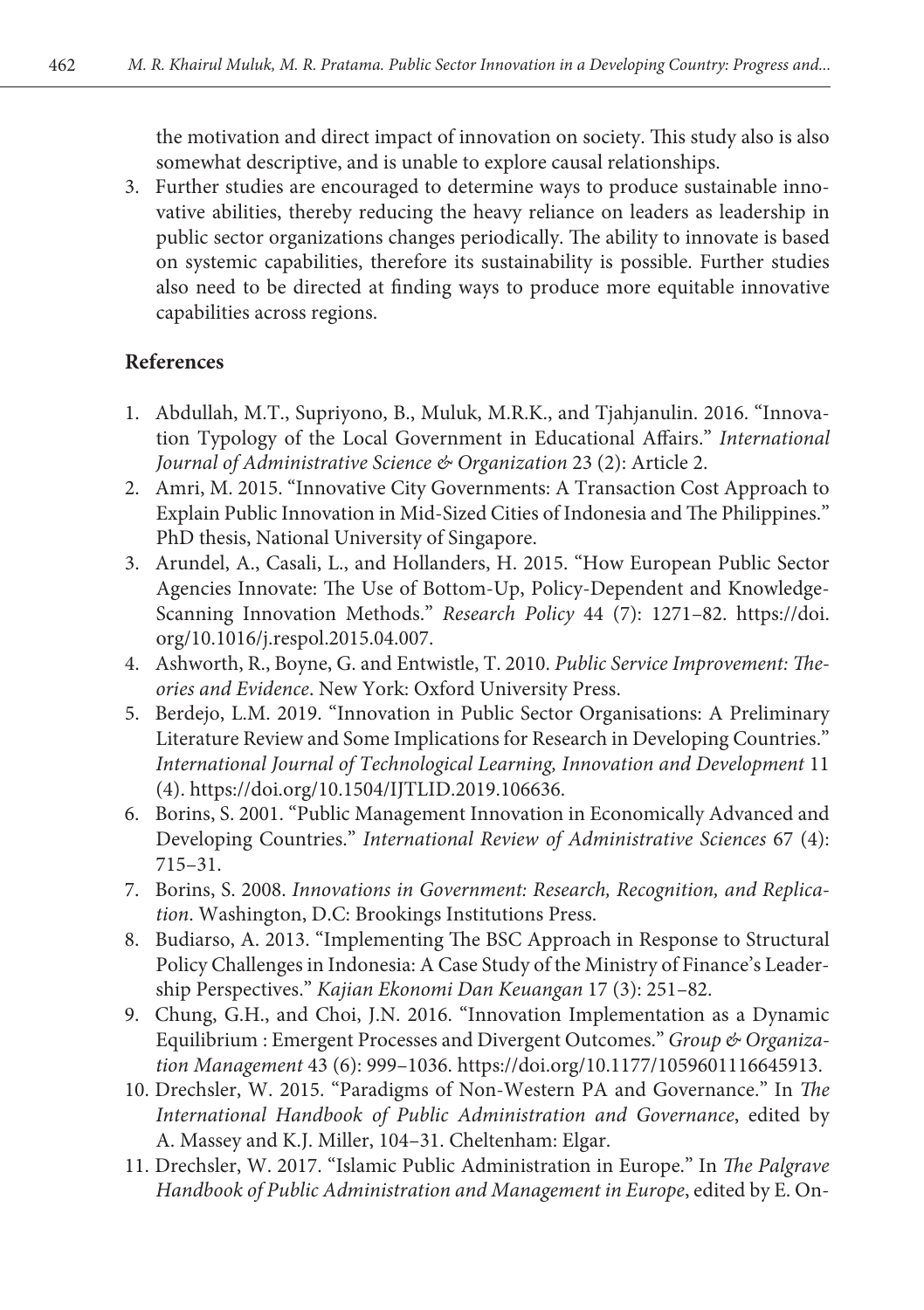garo and S. van Thiel, 1031–47. London: Palgrave. https://doi.org/10.1057/978-1- 137-55269-3\_52.

- 12. Dutta, S., Lanvin, B., and Wunsch-Vincent, S. 2019. *Global Innovation Index 2019: Creating Healthy Lives-The Future of Medical Innovation*. Geneva: World Intellectual Property Organization.
- 13. Farazmand, A. 2004. *Sound Governance: Policy and Administrative Innovations*. London: Praeger.
- 14. Farazmand, A. 2012. "The Future of Public Administration: Challenges and Opportunities − A Critical Perspective." *Administration & Society* 44 (4): 487–517. https://doi.org/10.1177/0095399712452658.
- 15. Hesselbein, F., Goldsmith, M., and Somerville, I. 2002. *Leading for Innovation and Organizing for Result*. New York: Jossey-Bass.
- 16. Indira, A., and Kusumasari, B. 2020. "Boosting Logistics in Indonesia and Vietnam through Staged Development of the Single Window System: A Government Innovation." *Public Policy and Administration* 19 (4): 92–113. https://doi. org/10.13165/VPA-20-19-4-07.
- 17. Jing, Y., and Osborne, S.P. 2017. *Governing China in the 21st Century: Public Service Innovation in China*. Singapore: Palgrave.
- 18. JPIP. 2014. S*tudi Keberlanjutan Inovasi Dan Praktik Baik Pemerintah Kabupaten/Kota Peraih Otonomi Award Di Jawa Timur (2004–2013)*. Surabaya: JPIP.
- 19. Kaplan, R.S., and Norton, D.P. 1996. *The Balanced Scorecard: Translating Strategy into Action*. Boston: Harvard Business Review Press.
- 20. Krippendorff, K. 2004. *Content Analysis : An Introduction to Its Methodology*. London: Sage Publication.
- 21. Kusumasari, B., Pramusinto, A., Santoso, A.D., and Fathin, C.A. 2019. "What Shapes Public Sector Innovation?" *Public Policy and Administration* 18 (4): 430– 46. https://doi.org/10.13165/VPA-19-18-4-05.
- 22. Muluk, M.R.K. 2008. *Knowledge Management: Kunci Sukses Inovasi Pemerintahan Daerah*. Malang: Bayumedia.
- 23. Osborne, S.P., and Brown, K. 2005. *Managing Change and Innovation in Public Service Organizations*. New York: Routledge.
- 24. Osborne, S.P., and Brown, L. 2013. *Handbook of Innovation in Public Services*. Cheltenham: Edward Elgar Publishing.
- 25. Pratama, A.B. 2019. "The Landscape of Public Service Innovation in Indonesia." *Innovation & Management Review* 17 (1): 25–40. https://doi.org/10.1108/INMR-11-2018-0080.
- 26. Raadschelders, J.C.N., and Lee, K.H. 2011. "Trends in the Study of Public Administration: Empirical and Qualitative Observations from Public Administration Review, 2000–2009." *Public Administration Review* 71 (1): 19–33. https:// doi.org/10.1111/j.1540-6210.2010.02303.x.
- 27. Ramadani, V., Anggadwita, G., Welsh, D.H.B., and Permatasari, A. 2020. "Social Innovation in Public Sector Services." *International Journal of Public Sector Performance Management* 6 (3). https://doi.org/10.1504/ijpspm.2020.107770.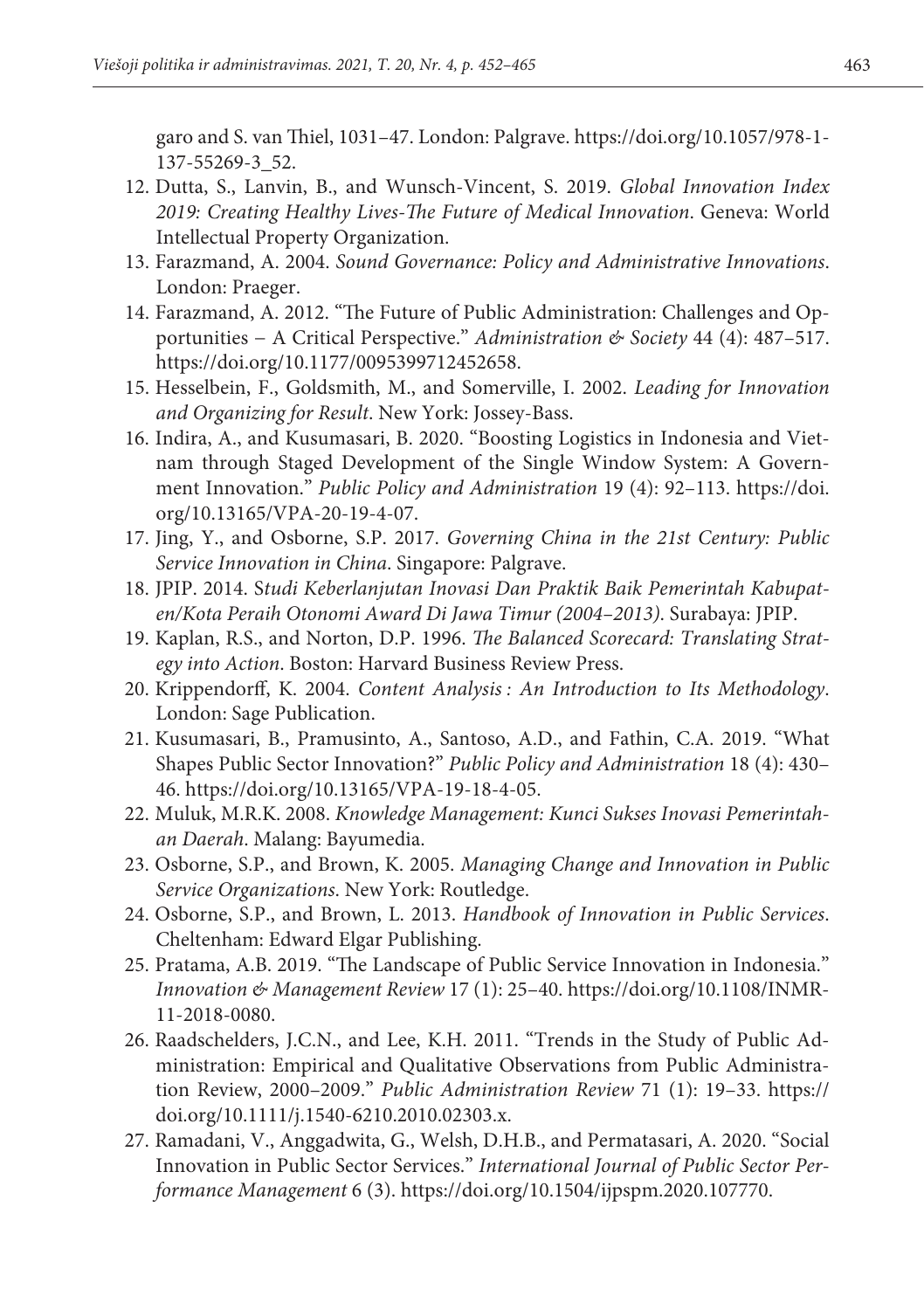- 28. Relihan, T. 2018. "Will Regulating Big Tech Stifle Innovation." *MIT Sloan Review*, September 27, 2018. https://mitsloan.mit.edu/ideas-made-to-matter/willregulating-big-tech-stifle-innovation.
- 29. Siddiquee, N. A. 2007. "Public Service Innovations, Policy Transfer and Governance in the Asia-Pacific Region: The Malaysian Experience." *JOAAG* 2 (1): 81–91.
- 30. Sthyre, A. 2013. *A Social Theory of Innovation*. Copenhagen: Copenhagen Business School Press.
- 31. Turner, M., Prasojo, E. and Sumarwono, R. (in press). "The Challenge of Reforming Big Bureaucracy in Indonesia." *Policy Studies*. https://doi.org/10.1080/01442 872.2019.1708301.
- 32. De Vries, H., Bekkers, V. and Tummers, L. 2016. "Innovation in the Public Sector: A Systematic Review and Future Research Agenda." *Public Administration* 94 (1): 146–66. https://doi.org/10.1111/padm.12209.
- 33. Van der Wal, Z. and Demircioglu, M.A. 2020. "Public Sector Innovation in the Asia-Pacific Trends, Challenges, and Opportunities." *Australian Journal of Public Administration* 79 (3): 271–78. https://doi.org/10.1111/1467-8500.12435.
- 34. Wu, J., Ma, L. and Yang, Y. 2012. "Innovation in the Chinese Public Sector: Typology and Distribution." *Public Administration* 91 (2): 1–19. https://doi. org/10.1111/j.1467-9299.2011.02010.x.

M. R. Khairul Muluk, M. R. Pratama

## **Viešojo sektoriaus inovacijos besivystančioje šalyje: viešųjų paslaugų inovacijų konkurencijos pažanga ir iššūkiai indonezijoje**

#### Anotacija

*Inovacijos yra sudėtingos ir nepakankamai ištirtos besivystančiose šalyse, pavyzdžiui, Indonezijoje, kuri nuo 2014 m. pradėjo taikyti viešųjų paslaugų inovacijų konkurenciją kaip dalį jos valdymo reformos. Todėl šiame tyrime buvo nagrinėjama Indonezijos viešojo sektoriaus inovacijų dinamika pasitelkiant turinio analizės konkurencijas nuo 2014 m. iki 2019 m. Rezultatai parodė inovacijų pažangą atsižvelgiant į jų skaičiaus didėjimą, viešojo sektoriaus tipologijos įvairovę laimint konkurenciją ir konkurencingumą. Tačiau yra keletas iššūkių, pavyzdžiui, ribotas institucijų, sėkmingai dalyvaujančių konkurencijoje, skaičius, kai kurių viešojo sektoriaus organizacijų dominavimas, priklausomybė nuo inovatyvaus lyderio, nelygus inovacijų pajėgumas, taip pat darnumo problema.*